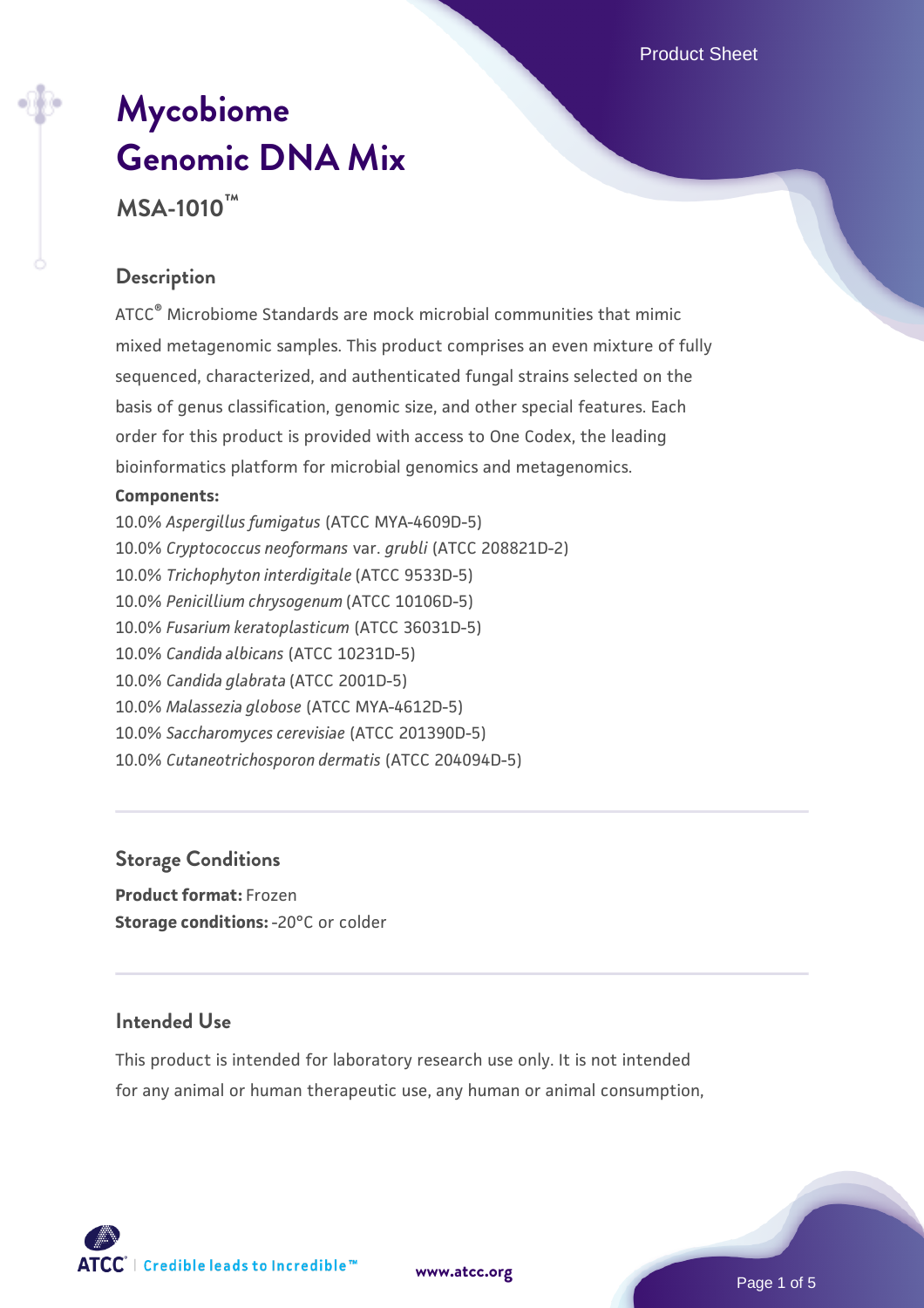or any diagnostic use.

Purchase of this product will include limited use access to the One Codex platform for metagenomic analysis of ATCC microbiome products. By purchasing this product, you consent and agree to allow ATCC to securely transfer sales and end users' data related to this product to One Codex. Provision of One Codex access, storage, management of sequencing data, and the interpretation and accuracy of analytical results provided by One Codex are the responsibility of One Codex and not ATCC. End users should visit onecodex.com for their complementary metagenomic data analysis.





## **Biosafety Level 1**

ATCC determines the biosafety level of a material based on our risk assessment as guided by the current edition of *Biosafety in Microbiological and Biomedical Laboratories (BMBL)*, U.S. Department of Health and Human Services. It is your responsibility to understand the hazards associated with the material per your organization's policies and procedures as well as any other applicable regulations as enforced by your local or national agencies.

ATCC highly recommends that appropriate personal protective equipment is always used when handling vials. For cultures that require storage in liquid nitrogen, it is important to note that some vials may leak when submersed in liquid nitrogen and will slowly fill with liquid nitrogen. Upon thawing, the conversion of the liquid nitrogen back to its gas phase may result in the vial exploding or blowing off its cap with dangerous force creating flying debris. Unless necessary, ATCC recommends that these cultures be stored in the vapor phase of liquid nitrogen rather than submersed in liquid nitrogen.



**[www.atcc.org](http://www.atcc.org)**

Page 2 of 5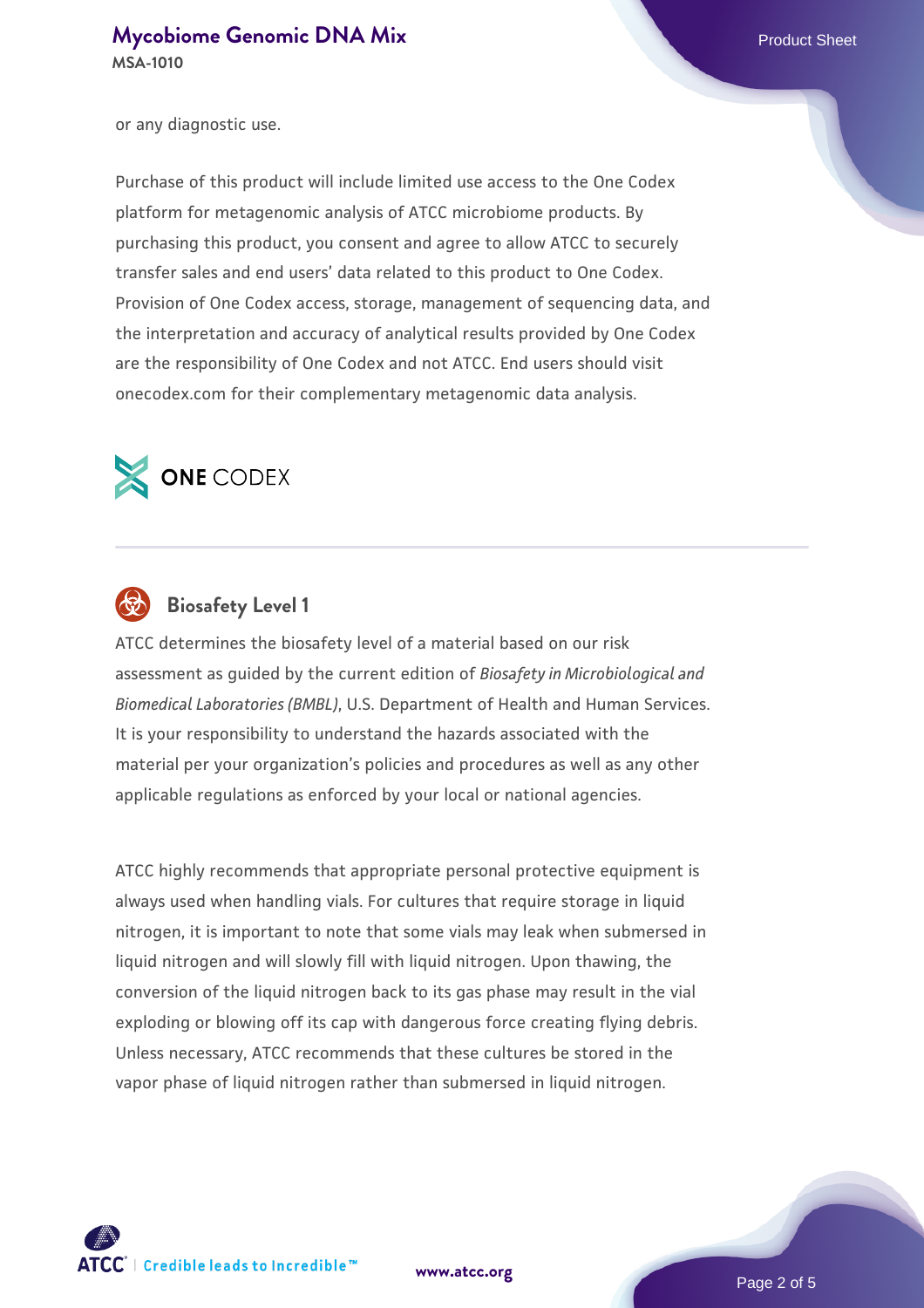## **Certificate of Analysis**

For batch-specific test results, refer to the applicable certificate of analysis that can be found at www.atcc.org.

## **Notes**

Aliquoting is highly recommended to avoid multiple freeze-thaws, which can damage the nucleic acids.

## **Material Citation**

If use of this material results in a scientific publication, please cite the material in the following manner: Mycobiome Genomic DNA Mix (ATCC MSA-1010)

## **References**

References and other information relating to this material are available at www.atcc.org.

#### **Warranty**

The product is provided 'AS IS' and the viability of ATCC® products is warranted for 30 days from the date of shipment, provided that the customer has stored and handled the product according to the information

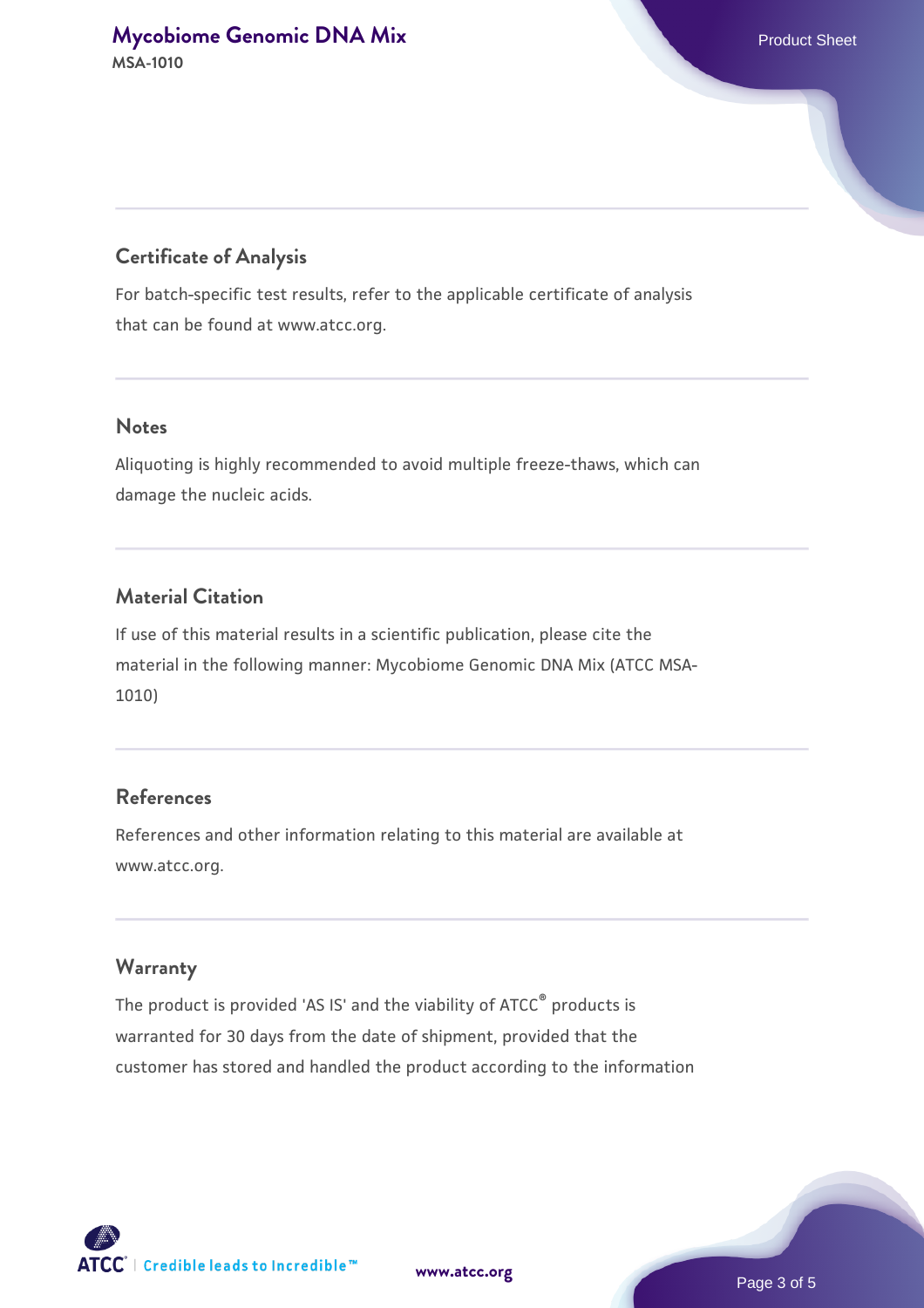## **[Mycobiome Genomic DNA Mix](https://www.atcc.org/products/msa-1010) Product Sheet MSA-1010**

included on the product information sheet, website, and Certificate of Analysis. For living cultures, ATCC lists the media formulation and reagents that have been found to be effective for the product. While other unspecified media and reagents may also produce satisfactory results, a change in the ATCC and/or depositor-recommended protocols may affect the recovery, growth, and/or function of the product. If an alternative medium formulation or reagent is used, the ATCC warranty for viability is no longer valid. Except as expressly set forth herein, no other warranties of any kind are provided, express or implied, including, but not limited to, any implied warranties of merchantability, fitness for a particular purpose, manufacture according to cGMP standards, typicality, safety, accuracy, and/or noninfringement.

## **Disclaimers**

This product is intended for laboratory research use only. It is not intended for any animal or human therapeutic use, any human or animal consumption, or any diagnostic use. Any proposed commercial use is prohibited without a license from ATCC.

While ATCC uses reasonable efforts to include accurate and up-to-date information on this product sheet, ATCC makes no warranties or representations as to its accuracy. Citations from scientific literature and patents are provided for informational purposes only. ATCC does not warrant that such information has been confirmed to be accurate or complete and the customer bears the sole responsibility of confirming the accuracy and completeness of any such information.

This product is sent on the condition that the customer is responsible for and assumes all risk and responsibility in connection with the receipt, handling, storage, disposal, and use of the ATCC product including without limitation taking all appropriate safety and handling precautions to minimize health or environmental risk. As a condition of receiving the material, the customer agrees that any activity undertaken with the ATCC product and any progeny or modifications will be conducted in compliance with all applicable laws,